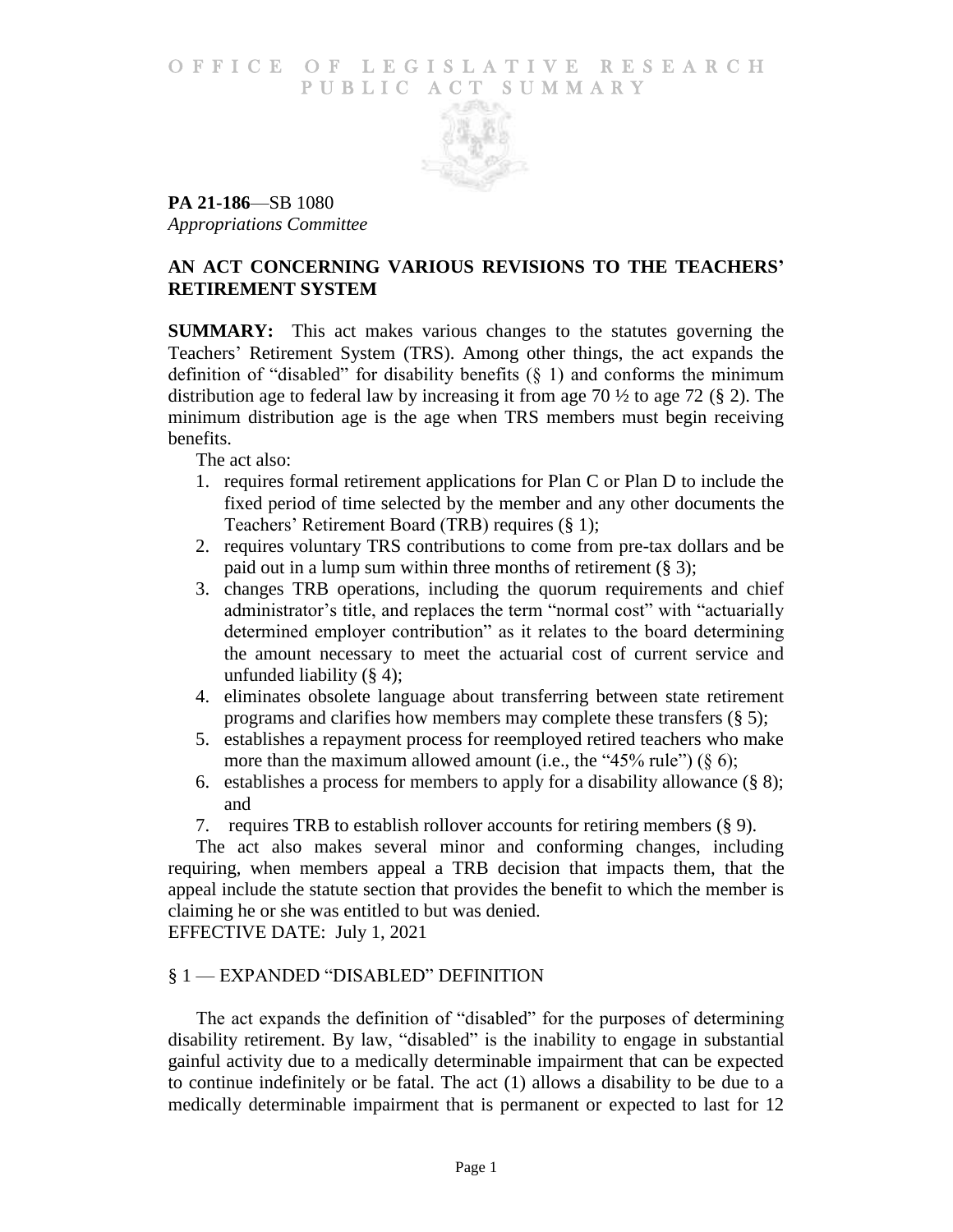continuous months, in addition to impairments that are indefinite or fatal as under existing law, and (2) includes as a disability the inability to volunteer or work full- or part-time in a public or nonpublic school in any state due to one of these indefinite, fatal, permanent, or continuous impairments.

By law and unchanged by the act, during the first 24 months when a member is receiving a disability allowance, "disabled" is the inability to perform the usual duties of his or her occupation due to impairment.

## § 1 — FORMAL RETIREMENT APPLICATIONS

By law, TRS members must choose a benefit payment structure from a list of actuarially determined plans before retiring. Two of these plans, Plan C and Plan D, allow TRS beneficiaries to take a reduced benefit in exchange for certain payments to their beneficiaries. Plan C allows a participant to choose a time period of guaranteed payments (e.g., 15 years). If the participant dies prior to the time elapsing, the remaining payments are paid to his or her beneficiary. Plan D allows a participant to take a reduced benefit to guarantee that a coparticipant (i.e., beneficiary) will receive a percentage of his or her monthly benefit for life if the participant dies before the coparticipant.

The act requires a "formal application of retirement" to include (1) the fixed period of time selected by the member under Plan C or the coparticipant's share designated under Plan D, if applicable, and (2) any other documents TRB requires.

### § 2 — MANDATORY MINIMUM DISTRIBUTION AGE

In accordance with federal law, the act increases the minimum distribution age when a participant must begin receiving benefits from age  $70\frac{1}{2}$  to 72. Under the act, participants must begin receiving benefits by April 1 following the calendar year when (1) they turn age 72 or (2) if they retire after age 72, following their retirement. The change is applicable to those turning 72 on or after January 1, 2020.

### § 3 — VOLUNTARY CONTRIBUTIONS

By law, TRS members may voluntarily contribute to the TRS, which is then paid out as an annuity or lump sum upon retirement. If the participant elects the lump sum, the act requires it to be paid within three months of retirement unless TRB delays it due to extenuating circumstances. If TRB does delay payment, it must notify the member in writing and include the nature of the extenuating circumstances and an estimate of when it will be paid. Prior law did not set a deadline for lump sum payments.

The act also requires these voluntary contributions to be made by after-tax payroll deduction.

#### § 4 — TRB OPERATIONS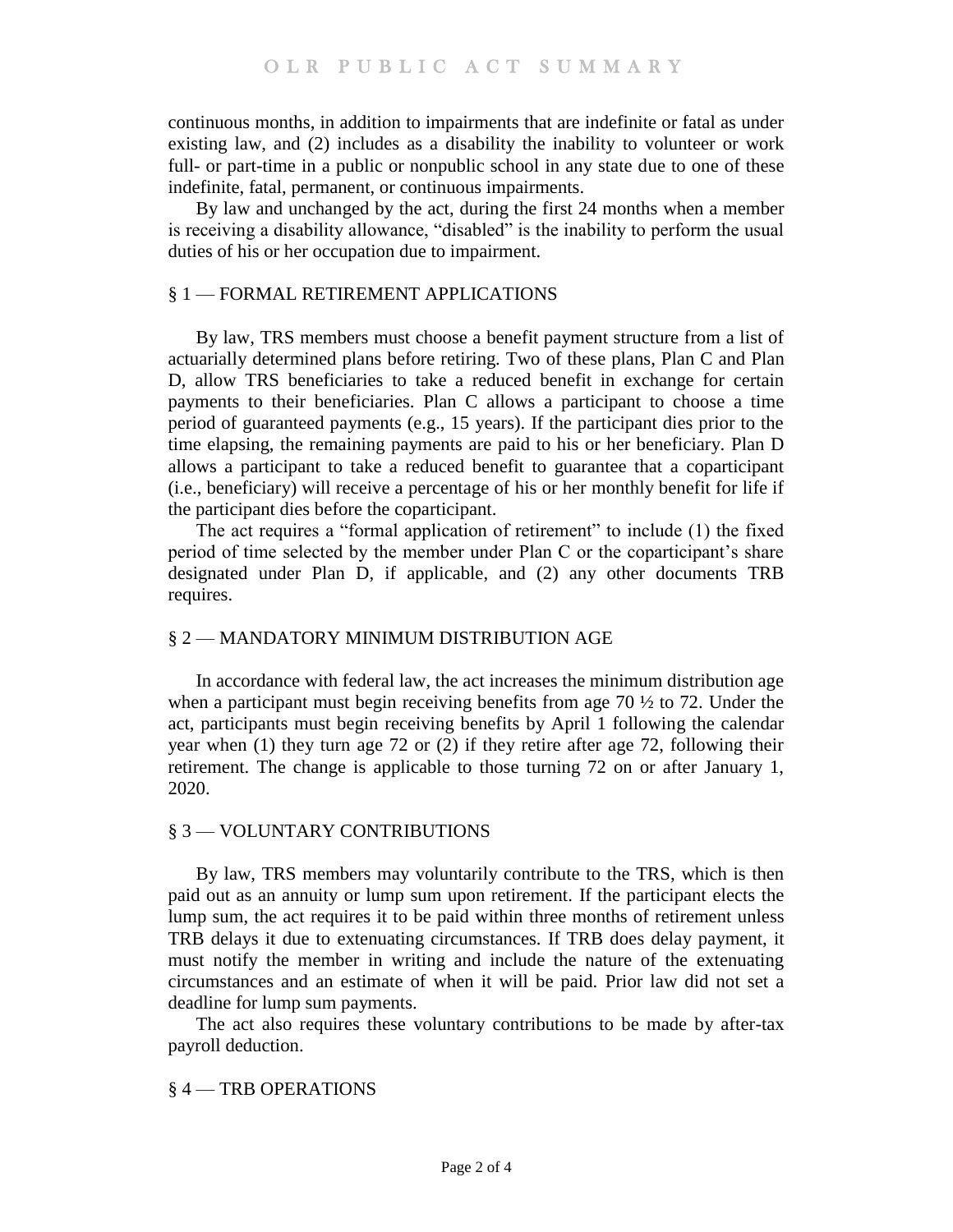The act provides that a majority of TRB members constitute a quorum for transacting business instead of the greater of (1) a majority of members who are present or (2) six members, as under prior law. By law, there are 14 members of the teachers' retirement board: three ex-officio members (i.e., the Office of Policy and Management secretary, state treasurer, and education commissioner) or their designees, five public members, two retired teachers, and four active teachers.

The act also (1) requires the board to establish an operational budget and (2) renames the board's secretary as "chief administrator," allows the board to establish this position's title, and specifies that it is an administrative officer position.

### § 5 — TRANSFERS BETWEEN STATE PENSION SYSTEMS

By law, individuals may not be members of more than one state retirement system (i.e., an individual cannot simultaneously earn credit as an active member of TRS and the State Employee Retirement System (SERS)). The act (1) eliminates obsolete language about transferring between state retirement programs and (2) clarifies how members may complete such a transfer.

Under the act, SERS or alternate retirement system member can purchase TRS service credit, provided they withdraw all funds from any other retirement system. This includes forfeiting all earnings, employee funds, and employer contributions. The act provides an exception for Social Security and nonregular military retirement systems.

#### § 6 — REEMPLOYMENT OF RETIRED TEACHERS

By law, a retired teacher receiving benefits generally may not continue to teach. However, the law allows teachers to resume work, provided they earn no more than 45% of the assigned position's maximum salary. Under the act and existing law, teachers receiving more than 45% must reimburse the TRB for any excess earnings. (Existing law provides other exemptions to these post-retirement reemployment limitations, such as teaching in a teacher shortage area).

The act establishes a reimbursement process by requiring repayments to come from the member's next retirement benefit payment. Under the act, the payment must be all or part of a member's benefit, starting with the next immediate benefit payment. The act allows members to request an alternative payment method to reimburse the board, provided the board finds it agreeable.

The act prohibits retired members from reverting to active status (i.e., contributing to the TRS to earn more retirement credit) after retiring, except they may suspend retirement for reemployment as described above.

#### § 8 — DISABILITY ALLOWANCE

By law, a member is eligible for a disability allowance if he or she (1) becomes disabled as a result of his or her duty as a teacher or (2) becomes